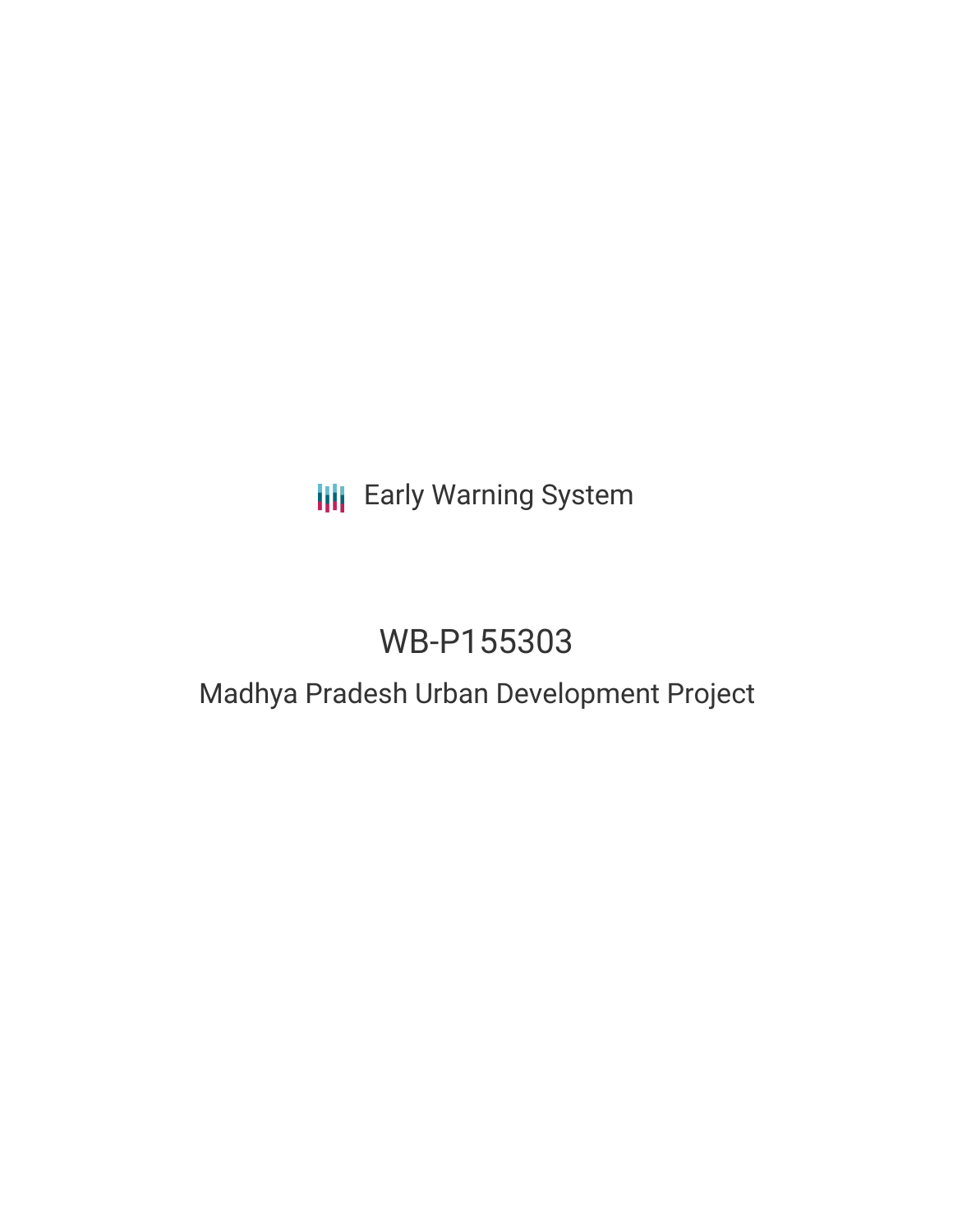

#### **Quick Facts**

| <b>Countries</b>               | India                                                       |
|--------------------------------|-------------------------------------------------------------|
| <b>Specific Location</b>       | Madhya Pradesh                                              |
| <b>Financial Institutions</b>  | World Bank (WB)                                             |
| <b>Status</b>                  | Active                                                      |
| <b>Bank Risk Rating</b>        | Α                                                           |
| <b>Voting Date</b>             | 2017-04-12                                                  |
| <b>Borrower</b>                | Department of Economic Affairs, Government of India         |
| <b>Sectors</b>                 | Infrastructure, Technical Cooperation, Water and Sanitation |
| <b>Investment Type(s)</b>      | Loan                                                        |
| <b>Investment Amount (USD)</b> | \$116.00 million                                            |
| <b>Project Cost (USD)</b>      | \$166,00 million                                            |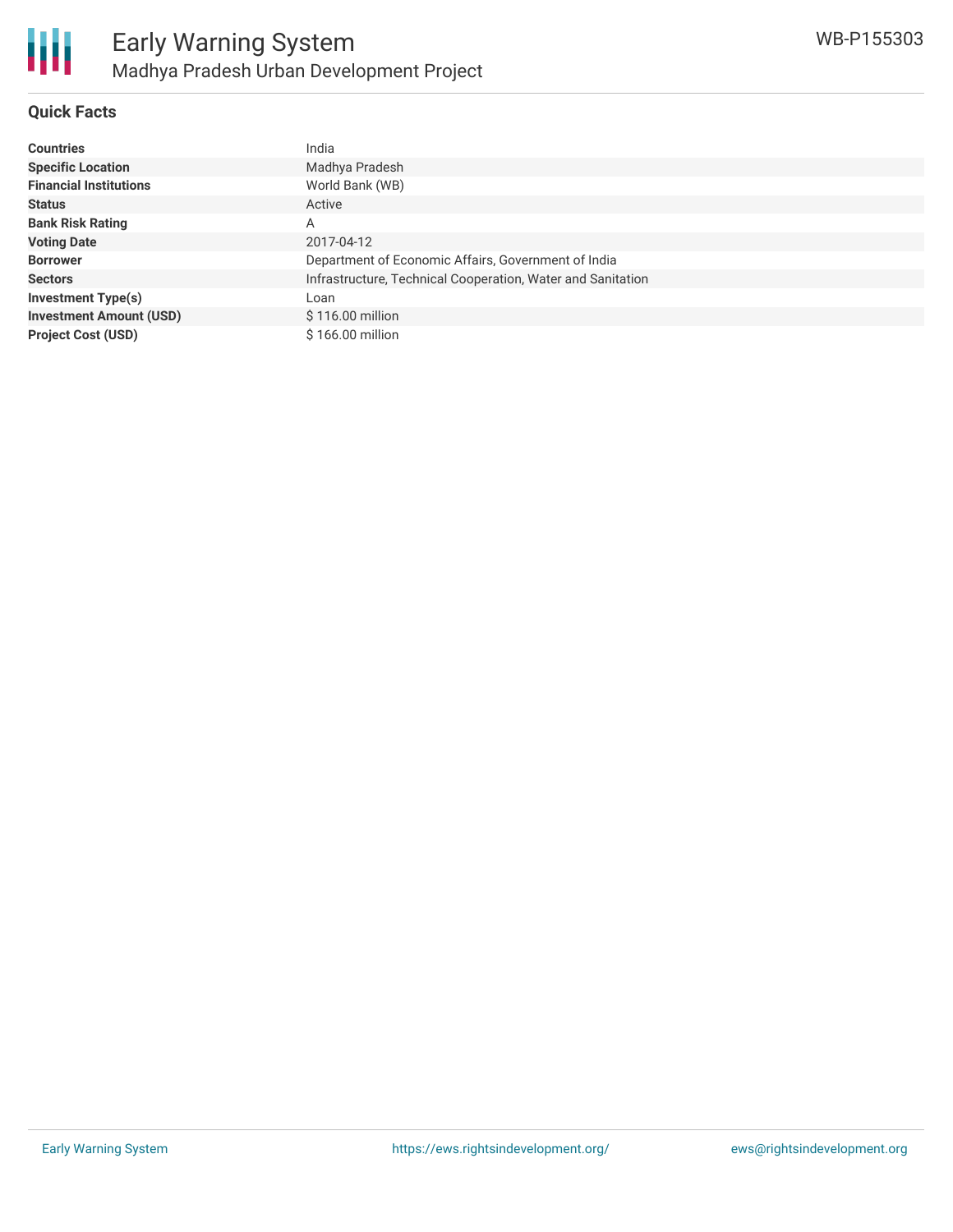

## **Project Description**

This project provides financing for increased capacity of the State-level institutions to support urban local bodies (ULBs) in developing and financing urban infrastructure. The components of the project include:

- institutional development through project reform and project management;
- access to finance for urban investment to improve service provision/infrastructure with a focus on water supply and sewage projects
- technical assistance to support the preparation of Bhopal-Indore Super Corridor (BISCO)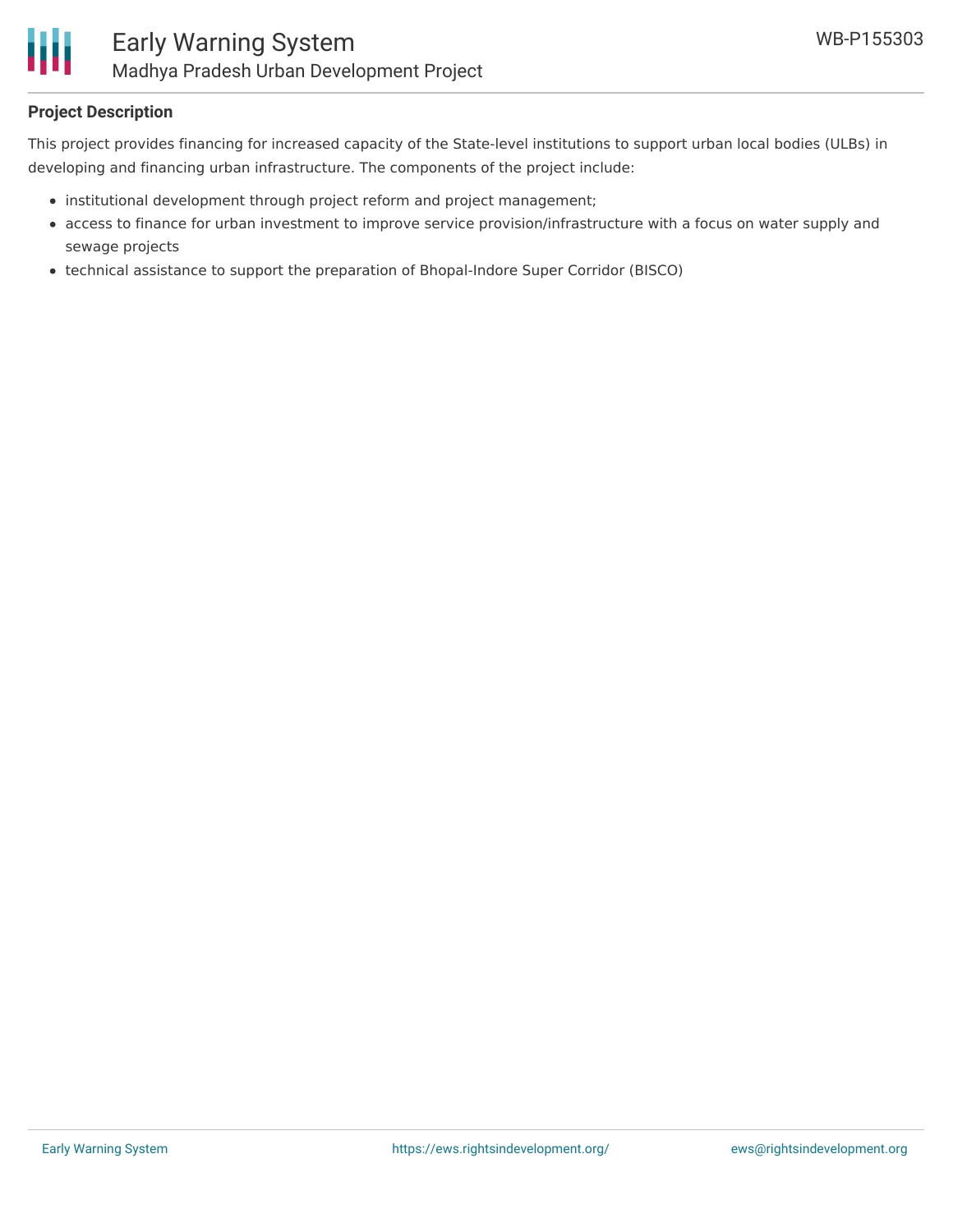

## **Investment Description**

World Bank (WB)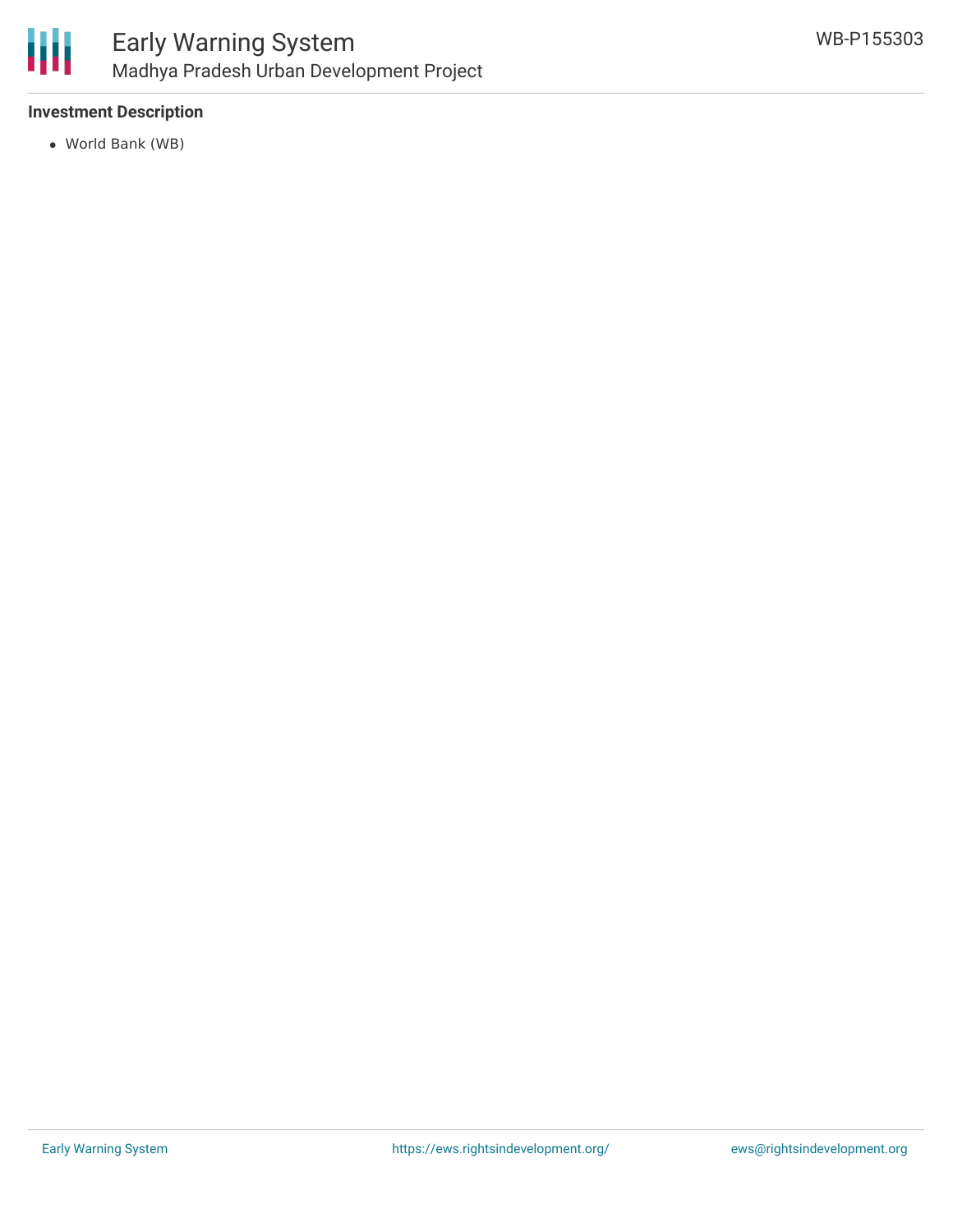

## **Contact Information**

#### **World Bank:**

Contact: Uri Raich Title: Sr Irban Spec. Tel: 5785+47724/ Email:uraich@worldbank.org

Contact: Abhijit Sankar Ray Title: E T Consultant Tel: 5785+47761 Email: [aray3@worldbank.org](mailto:aray3@worldbank.org)

#### **Borrower/Client/Recipient:**

Name: Government of India Contact: Raj Kumar Title: Joint Secretary (MI), DEA Tel: 01123092387 Email: [jsmi-dea@nic.in](mailto:jsmi-dea@nic.in)

#### **Implementing Agencies**

Name: Urban Development and Environment Department, Govt. of Madhya Pradesh Contact: Vivek Aggarwal Title: Commissioner Tel: 07552552356 Email:commuadmp@mpurban.gov.in